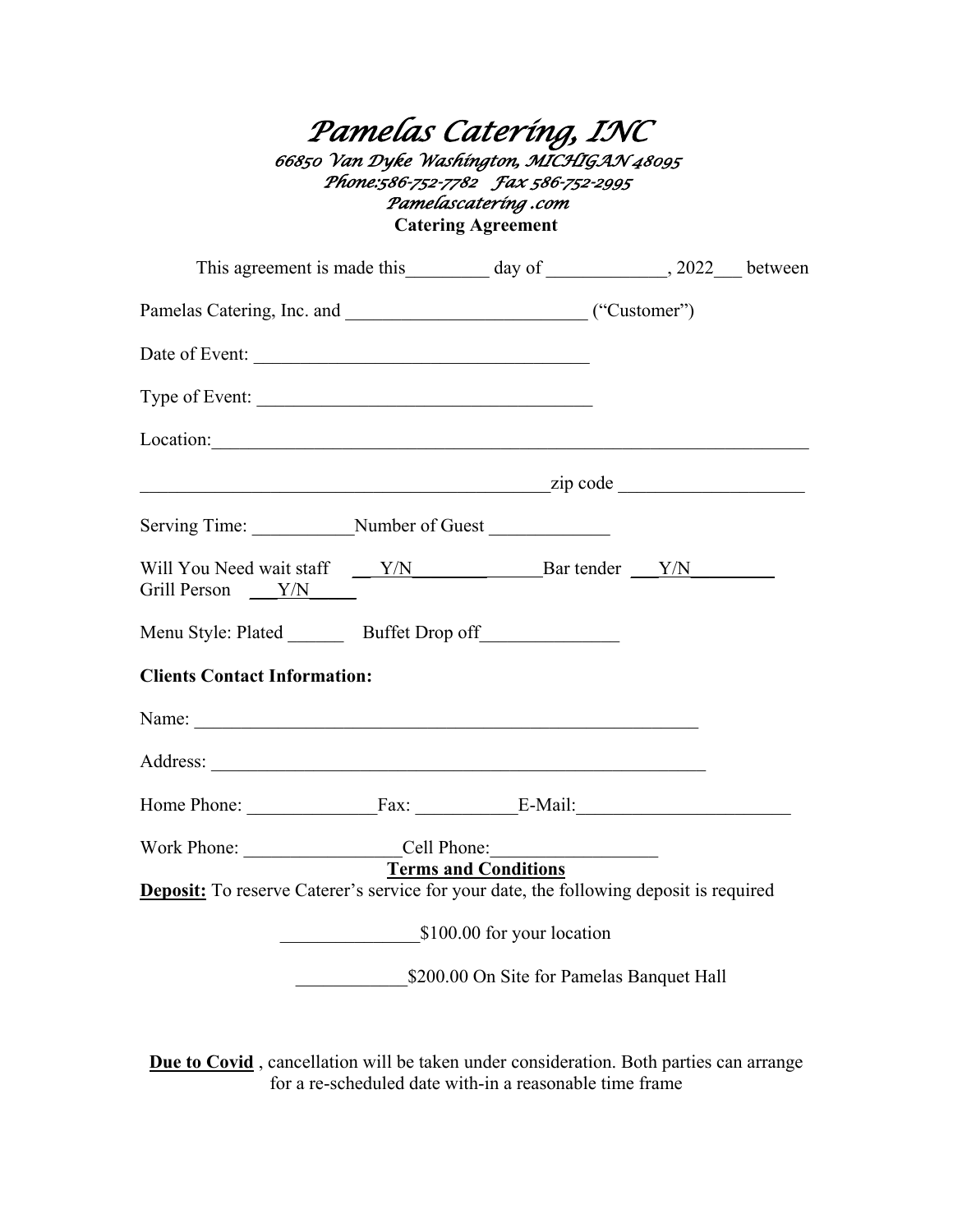**Pricing:** All prices provided by Caterer shall remain in effect for 6 months from the date of the quote.

**Payment:** At least *one week to ten days* before the date of the event, the caterer will provide Customer with a final bill, which will include a detailed outline of the event, menu choices, head count, equipment rental, and staffing needs. At least seven days before the date of the event, the customer is required to make full payment for all charges. Payment may be made by cash, personal check, money order or Charge.

**Delivery Charges:** A delivery fee, of a predetermined amount, will be an addition to the total balance due. This delivery fee will vary, dependant upon the event location. A pick up charge, a minimum fee of \$25.00, will be an addition to the total balance, for customers who do not wish to return any equipment used after the contracted event. This pick up charge will be waived if customer returns items to our location

**Rental Charges:** Caterer will add a fee for off-site events that require the use of linens, serving pieces, chaffing dishes, etc., as noted on the final bill. **Credit Card Number is required. A fee will be charged to this account if items are not returned with in an agreed time, and returned food free.** *All Chaffing dishes should be placed in gray plastic containers, these containers are meant to hold only chaffing dishes.*

 **(***This means serving pieces ect. chaffing dishes must be rinsed out and cleaned of left over food.)* 

*A credit card may be asked for to secure the use of any returnable items.* 

*C.C.#\_\_\_\_\_\_\_\_\_\_\_\_\_\_\_\_\_\_\_\_\_\_\_\_\_\_\_\_\_\_\_\_\_\_\_\_\_Expiation Date\_\_\_\_\_\_\_\_\_\_\_\_* 

*(Security code on back)\_\_\_\_\_\_\_\_\_\_\_\_\_\_* 

## **Additional Charges:**

 The final invoice will include, state sales tax of six percent (6%), (unless customer can provide proof that the group is tax exempt), a state sales tax license is required. A Service fee of 18% will also be added to the total balance due. This service fee is assessed to offset the price of vender delivery charges, equipment use, food cost and any unforeseen product price increases. (*This may not pertain to all catering events.)*

**Wait Staff:** Caterer can provide professional staffing for off-site events. If requested, the charge for such staff will be noted on the final bill.

**Bartenders:** Caterer is prohibited, by its licensing and insurance requirements, from providing alcoholic beverages to off-site events. However, Caterer can provide bartender service, available for a minimum of four hours. If requested, the charge for such staff will be noted on the final bill. For catered events the bartenders reserve the right to demand proof of age and to deny service of alcoholic beverages to any person at Caterers discretion. If you are serving Alcohol Beverages and using our BARTENDERS you must supply us with a copy of your insurance rider with a clause to deem (PAMELAS CATERING) NOT LIABLE.